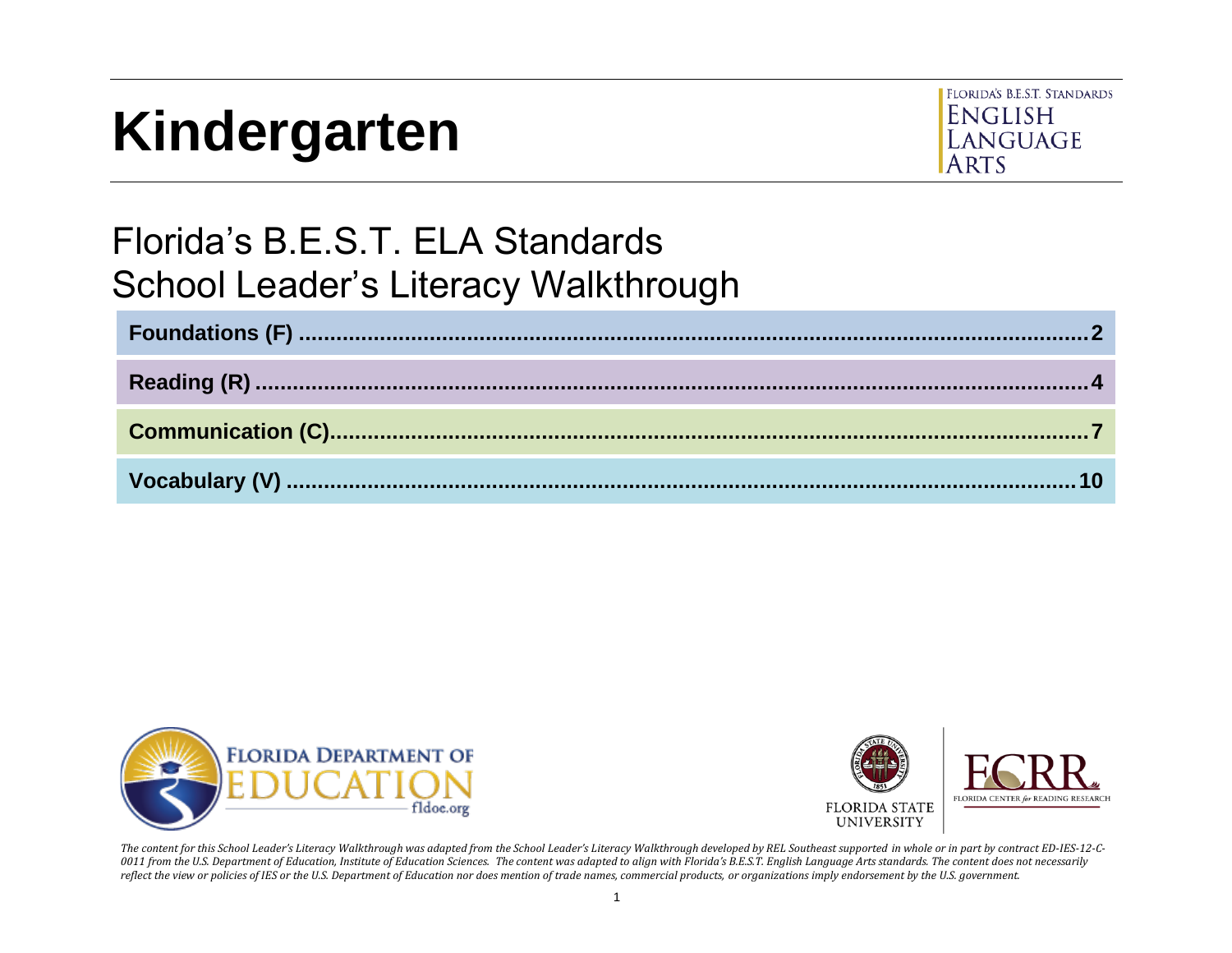#### **Kindergarten Literacy Expectations**

**ELA.K12.EE.1.1 – Cite evidence to explain and justify reasoning,**

**ELA.K12.EE.2.1 – Read and comprehend grade-level complex texts proficiently.**

**ELA.K12.EE.3.1 – Make inferences to support comprehension.**

**ELA.K12.EE.4.1 – Use appropriate collaborative techniques and active listening skills when engaging in discussions in a variety of situations.**

**ELA.K12.EE.5.1 – Use the accepted rules governing a specific format to create quality work.**

**ELA.K12.EE.6.1 – Use appropriate voice and tone when speaking or writing.**

#### <span id="page-1-0"></span>**Kindergarten Literacy Walkthrough Strand: Foundations (F)**

| Teacher: | Date/Time: |
|----------|------------|
|          |            |
|          |            |

#### **B.E.S.T ELA Standard: Learning and Applying Foundational Reading Skills**

|        | <b>Benchmarks</b>                                                                                            | <b>Evidence</b>                 |                                                                |                                                                                                  |
|--------|--------------------------------------------------------------------------------------------------------------|---------------------------------|----------------------------------------------------------------|--------------------------------------------------------------------------------------------------|
| □      | Print Concepts - ELA.K.F.1.1 - Demonstrate knowledge of<br>the basic concepts of print.                      | Notes on Teacher Instruction    | <b>Instructional Delivery</b>                                  | Notes on Student Learning                                                                        |
| □      | a. Locate a printed word on a page.                                                                          |                                 | Accomplished Use<br>□<br>Explicit                              |                                                                                                  |
| □      | b. Distinguish letters from words within sentences.                                                          |                                 | □<br>Systematic<br>П<br>Differentiated<br>Scaffolded<br>□      |                                                                                                  |
| □      | c. Match print to speech to demonstrate that language is<br>represented by print.                            |                                 | П<br><b>Corrective Feedback</b>                                |                                                                                                  |
| ▫      | d. Identify parts of a book (front cover, back cover,<br>title page).                                        |                                 | Ineffective Use<br>□<br>Explicit<br>Systematic<br>$\Box$       |                                                                                                  |
| □      | e. Move top to bottom and left to right on the printed page;<br>returning to the beginning of the next line. |                                 | Differentiated<br>$\Box$<br>П<br>Scaffolded                    |                                                                                                  |
| □      | f. Identify all upper- and lowercase letters of the alphabet.                                                | <b>Instructional Materials:</b> | П<br><b>Corrective Feedback</b>                                | Student Cognitive Engagement in Learning:<br>$\Box$ Most or all students are engaged in learning |
| □      | g. Recognize that print conveys specific meaning and<br>pictures may support meaning.                        |                                 |                                                                | Some students are engaged in learning<br>◻<br>Few or no students are engaged in learning<br>п    |
| $\Box$ | Phonological Awareness - ELA.K.F.1.2 - Demonstrate<br>phonological awareness.                                | Notes on Teacher Instruction    | <b>Instructional Delivery</b>                                  | Notes on Student Learning                                                                        |
| □      | a. Blend and segment syllables in spoken words.                                                              |                                 | Accomplished Use<br>Explicit<br>□                              |                                                                                                  |
| □      | b. Identify and produce alliterative and rhyming words.                                                      |                                 | Systematic<br>□<br>$\Box$<br>Differentiated<br>П<br>Scaffolded |                                                                                                  |
| $\Box$ | c. Blend and segment onset and rimes of single-syllable<br>words.                                            |                                 | □<br><b>Corrective Feedback</b>                                |                                                                                                  |
| □      | d. Identify the initial, medial, and final sound of spoken<br>words.                                         |                                 | Ineffective Use<br>Explicit<br>□                               |                                                                                                  |
| О      | e. Add or delete phonemes at the beginning or end of a<br>spoken word and say the resulting word.            | <b>Instructional Materials:</b> | Systematic<br>□<br>Differentiated<br>□<br>$\Box$<br>Scaffolded | Student Cognitive Engagement in Learning:<br>Most or all students are engaged in learning        |
| $\Box$ | f. Segment and blend phonemes in single-syllable spoken<br>words.                                            |                                 | П<br><b>Corrective Feedback</b>                                | Some students are engaged in learning<br>□<br>Few or no students are engaged in learning<br>◻    |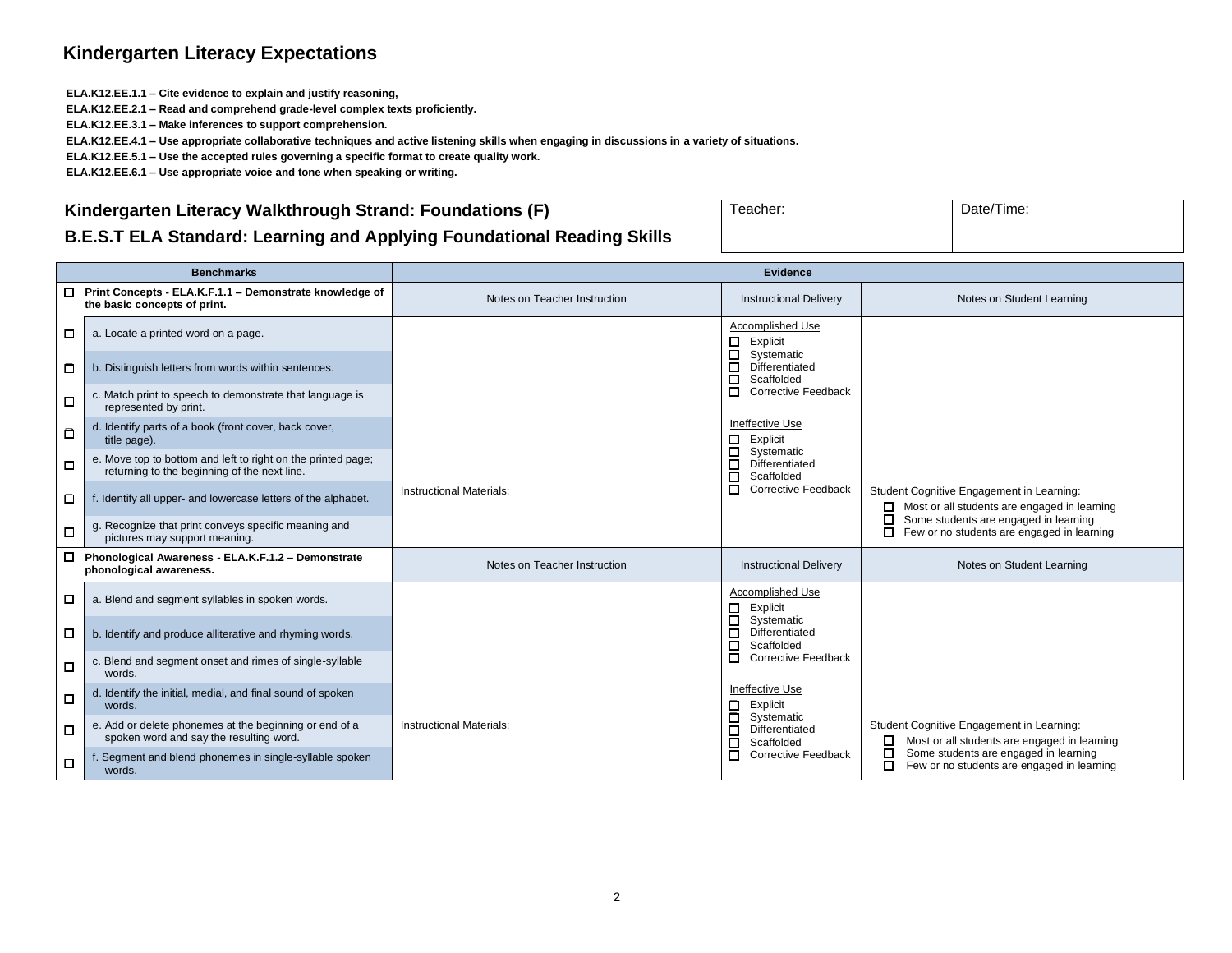#### **Kindergarten Literacy Walkthrough Strand: Foundations (F)**

| Teacher: | Date/Time: |
|----------|------------|
|          |            |

### **B.E.S.T. ELA Standard: Learning and Applying Foundational Reading Skills**

|   | <b>Benchmarks</b>                                                                                                                                       | <b>Evidence</b>                 |                                                                                                                                                                                                                                                                                                |                                                                                                                                                                                                      |
|---|---------------------------------------------------------------------------------------------------------------------------------------------------------|---------------------------------|------------------------------------------------------------------------------------------------------------------------------------------------------------------------------------------------------------------------------------------------------------------------------------------------|------------------------------------------------------------------------------------------------------------------------------------------------------------------------------------------------------|
|   | $\Box$ Phonics and Word Analysis - ELA.K.F.1.3 - Use<br>knowledge of grade-appropriate phonics and word-<br>analysis skills to decode words accurately. | Notes on Teacher Instruction    | <b>Instructional Delivery</b>                                                                                                                                                                                                                                                                  | Notes on Student Learning                                                                                                                                                                            |
| □ | a. Demonstrate knowledge of the most frequent sound for<br>each consonant.                                                                              |                                 | Accomplished Use<br>$\Box$<br>Explicit<br>$\Box$<br>Systematic<br>Differentiated<br>□                                                                                                                                                                                                          |                                                                                                                                                                                                      |
| ◻ | b. Demonstrate knowledge of the short and long sounds for<br>the five major vowels.                                                                     |                                 | $\Box$<br>Scaffolded<br>$\Box$<br><b>Corrective Feedback</b><br>Ineffective Use                                                                                                                                                                                                                |                                                                                                                                                                                                      |
| □ | c. Decode consonant-vowel-consonant (CVC) words.                                                                                                        |                                 | $\Box$<br>Explicit<br>$\Box$<br>Systematic<br>Differentiated<br>□<br>□<br>Scaffolded<br>$\Box$<br><b>Corrective Feedback</b>                                                                                                                                                                   |                                                                                                                                                                                                      |
| 0 | d. Encode consonant-vowel-consonant (CVC) words.                                                                                                        | <b>Instructional Materials:</b> |                                                                                                                                                                                                                                                                                                | Student Cognitive Engagement in Learning:<br>Most or all students are engaged in learning<br>□<br>Some students are engaged in learning<br>□<br>□<br>Few or no students are engaged in learning      |
| 0 | Fluency - ELA.K.F.1.4 - Recognize and read with<br>automaticity grade-level high frequency words.                                                       | Notes on Teacher Instruction    | <b>Instructional Delivery</b>                                                                                                                                                                                                                                                                  | Notes on Student Learning                                                                                                                                                                            |
|   |                                                                                                                                                         | <b>Instructional Materials:</b> | Accomplished Use<br>$\Box$<br>Explicit<br>$\Box$<br>Systematic<br>$\Box$<br>Differentiated<br>$\Box$<br>Scaffolded<br>Corrective Feedback<br>Ineffective Use<br>$\Box$ Explicit<br>$\Box$<br>Systematic<br>Differentiated<br>$\Box$<br>Scaffolded<br>□<br>$\Box$<br><b>Corrective Feedback</b> | Student Cognitive Engagement in Learning:<br>Most or all students are engaged in learning<br>$\Box$<br>Some students are engaged in learning<br>□<br>◻<br>Few or no students are engaged in learning |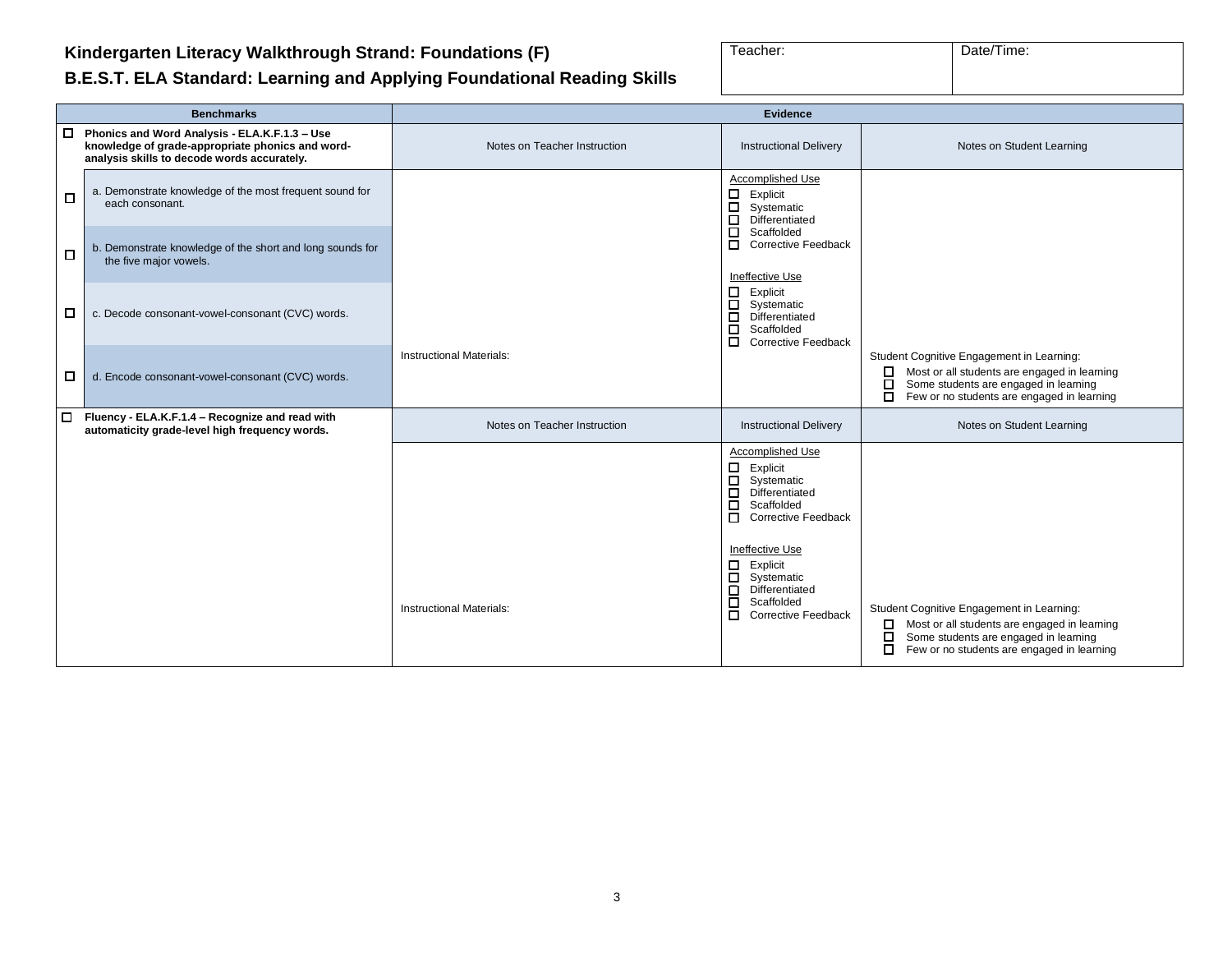# <span id="page-3-0"></span>**Kindergarten Literacy Walkthrough Strand: Reading (R)**

#### **B.E.S.T. ELA Standard: Reading Prose and Poetry**

| Teacher: | Date/Time: |
|----------|------------|
|          |            |

| <b>Benchmarks</b>                                                                                                     | <b>Evidence</b>                 |                                                                                                                                                                                                                                                                                         |                                                                                                                                                                                                             |
|-----------------------------------------------------------------------------------------------------------------------|---------------------------------|-----------------------------------------------------------------------------------------------------------------------------------------------------------------------------------------------------------------------------------------------------------------------------------------|-------------------------------------------------------------------------------------------------------------------------------------------------------------------------------------------------------------|
| $\Box$ Literary Elements - ELA.K.R.1.1 - Describe the main<br>character(s), setting, and important events in a story. | Notes on Teacher Instruction    | <b>Instructional Delivery</b>                                                                                                                                                                                                                                                           | Notes on Student Learning                                                                                                                                                                                   |
|                                                                                                                       |                                 | Accomplished Use<br>Explicit<br>0<br>Systematic<br>$\Box$<br>Differentiated<br>П.<br>Scaffolded<br><b>Corrective Feedback</b><br>$\Box$<br>Ineffective Use                                                                                                                              |                                                                                                                                                                                                             |
|                                                                                                                       | <b>Instructional Materials:</b> | Explicit<br>□<br>$\Box$<br>Systematic<br>Differentiated<br>П<br>$\Box$<br>Scaffolded<br>$\Box$<br><b>Corrective Feedback</b>                                                                                                                                                            | Student Cognitive Engagement in Learning:<br>Most or all students are engaged in learning<br>$\Box$<br>Some students are engaged in learning<br>$\Box$<br>$\Box$ Few or no students are engaged in learning |
| <b>Benchmarks</b>                                                                                                     |                                 | Evidence                                                                                                                                                                                                                                                                                |                                                                                                                                                                                                             |
| Perspective and Point of View - ELA.K.R.1.3 - Explain the<br>$\Box$<br>roles of author and illustrator of a story.    | Notes on Teacher Instruction    | <b>Instructional Delivery</b>                                                                                                                                                                                                                                                           | Notes on Student Learning                                                                                                                                                                                   |
|                                                                                                                       | <b>Instructional Materials:</b> | Accomplished Use<br>$\Box$<br>Explicit<br>$\Box$<br>Systematic<br>Differentiated<br>о<br>0<br>Scaffolded<br>Corrective Feedback<br><b>Ineffective Use</b><br>Explicit<br>$\Box$<br>Systematic<br>Differentiated<br>П<br>$\Box$<br>Scaffolded<br>О.<br><b>Corrective Feedback</b>        | Student Cognitive Engagement in Learning:<br>Most or all students are engaged in learning<br>$\Box$<br>П.<br>Some students are engaged in learning<br>$\Box$ Few or no students are engaged in learning     |
| <b>Benchmarks</b>                                                                                                     |                                 | Evidence                                                                                                                                                                                                                                                                                |                                                                                                                                                                                                             |
| $\Box$ Poetry - ELA.K.R.1.4 – Identify rhyme in a poem.                                                               | Notes on Teacher Instruction    | <b>Instructional Delivery</b>                                                                                                                                                                                                                                                           | Notes on Student Learning                                                                                                                                                                                   |
|                                                                                                                       | <b>Instructional Materials:</b> | <b>Accomplished Use</b><br>Explicit<br>0<br>Systematic<br>$\Box$<br>Differentiated<br>□<br>$\Box$<br>Scaffolded<br>Corrective Feedback<br><b>Ineffective Use</b><br>Explicit<br>0<br>$\Box$<br>Systematic<br>Differentiated<br>П.<br>о<br>Scaffolded<br>о<br><b>Corrective Feedback</b> | Student Cognitive Engagement in Learning:<br>Most or all students are engaged in learning<br>□<br>Some students are engaged in learning<br>Β<br>Few or no students are engaged in learning                  |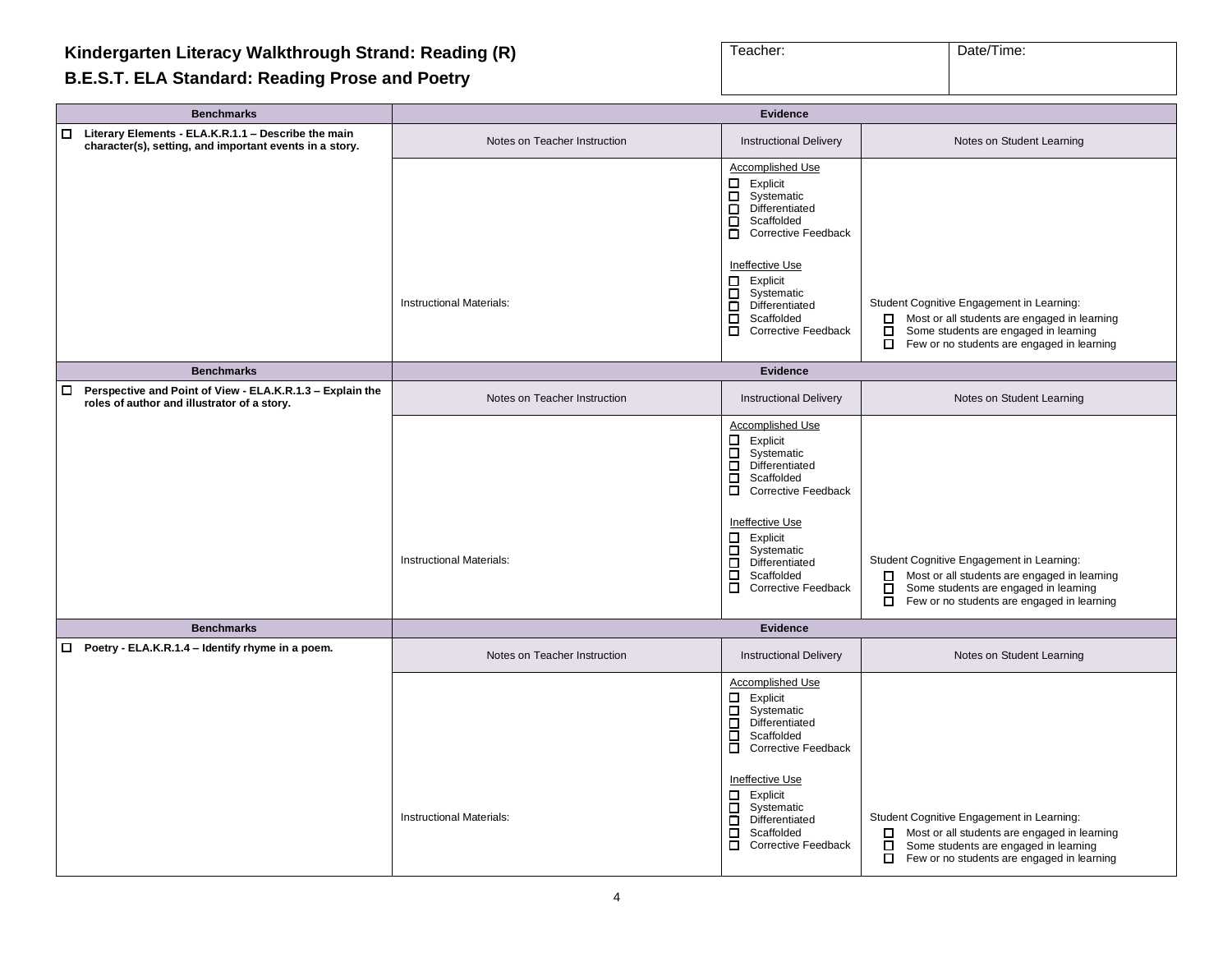#### **B.E.S.T. ELA Standard: Reading Informational Text**

| Teacher: | Date/Time: |
|----------|------------|
|          |            |

| <b>Benchmarks</b>                                                                                                         | <b>Evidence</b>                 |                                                                                                                                                                                                                                                                                             |                                                                                                                                                                                                        |
|---------------------------------------------------------------------------------------------------------------------------|---------------------------------|---------------------------------------------------------------------------------------------------------------------------------------------------------------------------------------------------------------------------------------------------------------------------------------------|--------------------------------------------------------------------------------------------------------------------------------------------------------------------------------------------------------|
| Structure - ELA.K.R.2.1 - Use titles, headings, and<br>$\Box$<br>illustrations to predict and confirm the topic of texts. | Notes on Teacher Instruction    | <b>Instructional Delivery</b>                                                                                                                                                                                                                                                               | Notes on Student Learning                                                                                                                                                                              |
|                                                                                                                           |                                 | Accomplished Use<br>Explicit<br>0<br>Systematic<br>□<br>$\Box$<br>Differentiated<br>Scaffolded<br>□<br><b>Corrective Feedback</b>                                                                                                                                                           |                                                                                                                                                                                                        |
|                                                                                                                           | Instructional Materials:        | Ineffective Use<br>Explicit<br>□<br>Systematic<br>□<br>$\Box$<br>Differentiated<br>Scaffolded<br>□<br>$\Box$<br><b>Corrective Feedback</b>                                                                                                                                                  | Student Cognitive Engagement in Learning:<br>Most or all students are engaged in learning<br>Some students are engaged in learning<br>□<br>Few or no students are engaged in learning<br>$\Box$        |
| $\Box$<br>Central Idea - ELA.K.R.2.2 - Identify the topic of and<br>multiple details in a text.                           | Notes on Teacher Instruction    | <b>Instructional Delivery</b>                                                                                                                                                                                                                                                               | Notes on Student Learning                                                                                                                                                                              |
|                                                                                                                           | Instructional Materials:        | Accomplished Use<br>$\Box$ Explicit<br>$\Box$<br>Systematic<br>П<br>Differentiated<br>П<br>Scaffolded<br>$\Box$<br><b>Corrective Feedback</b><br>Ineffective Use<br>□<br>Explicit<br>Systematic<br>$\Box$<br>$\Box$<br>Differentiated<br>□<br>Scaffolded<br>П<br><b>Corrective Feedback</b> | Student Cognitive Engagement in Learning:<br>Most or all students are engaged in learning<br>$\Box$<br>Some students are engaged in learning<br>□<br>Few or no students are engaged in learning<br>о   |
| Argument - ELA.K.R.2.4 - Explain the difference between<br>$\Box$<br>opinions and facts about a topic.                    | Notes on Teacher Instruction    | <b>Instructional Delivery</b>                                                                                                                                                                                                                                                               | Notes on Student Learning                                                                                                                                                                              |
|                                                                                                                           | <b>Instructional Materials:</b> | Accomplished Use<br>Explicit<br>0<br>$\Box$<br>Systematic<br>Differentiated<br>0<br>Scaffolded<br>□<br>Corrective Feedback<br>Ineffective Use<br>Explicit<br>□<br>□<br>Systematic<br>Differentiated<br>□<br>□<br>Scaffolded<br><b>Corrective Feedback</b><br>$\Box$                         | Student Cognitive Engagement in Learning:<br>Most or all students are engaged in learning<br>$\Box$<br>Some students are engaged in learning<br>□<br>$\Box$ Few or no students are engaged in learning |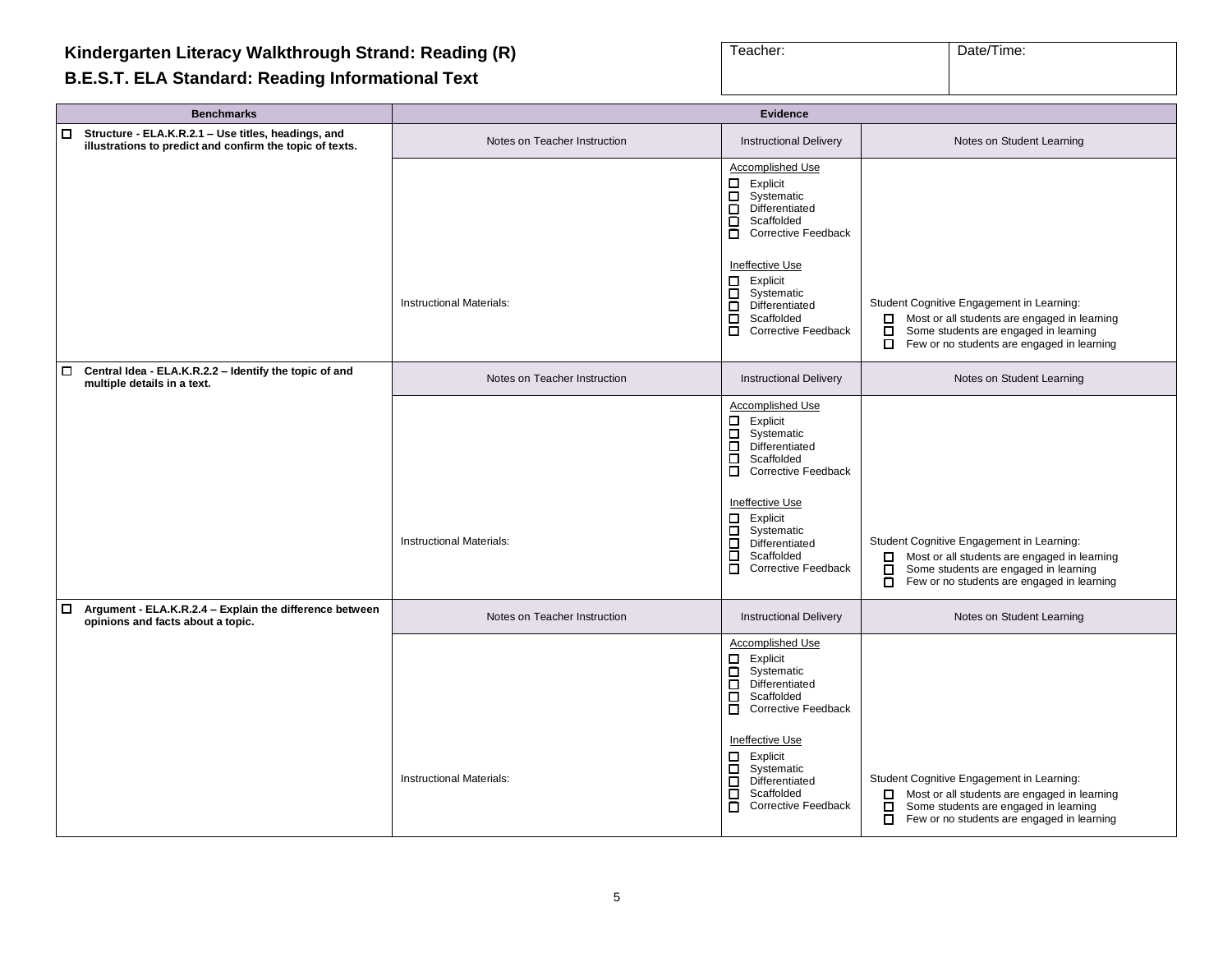#### **Kindergarten Literacy Walkthrough Strand: Reading (R)**

#### **B.E.S.T. ELA Standard: Reading Across Genres**

| Teacher: | Date/Time: |
|----------|------------|
|          |            |

**Benchmarks Evidence** ❑ **Figurative Language - ELA.K.R.3.1 – Identify and explain descriptive words in text(s).** Notes on Teacher Instruction **Instruction** Instructional Delivery Notes on Student Learning descriptive words in text(s). Accomplished Use □ Explicit<br>□ Systema □ Systematic<br>□ Differentiate □ Differentiated<br>□ Scaffolded □ Scaffolded<br>□ Corrective F ❑ Corrective Feedback Ineffective Use ❑ Explicit □ Systematic<br>□ Differentiate □ Differentiated<br>□ Scaffolded ❑ Scaffolded □ Corrective Feedback Instructional Materials **Student Constructional Materials Constructional Materials Cognitive Engagement in Learning:**  $\Box$  Most or all students are engaged in learning  $\Box$  Some students are engaged in learning Some students are engaged in learning  $\Box$  Few or no students are engaged in learning ❑ **Paraphrase and Summarize - ELA.K.R.3.2 – Retell a text orally to enhance comprehension.** Notes on Teacher Instruction **Instruction** Instructional Delivery Notes on Student Learning or ally to enhance comprehension. ❑ a. Use main character(s), setting, and important events for a story. Accomplished Use ❑ Explicit □ Systematic<br>□ Differentiate □ Differentiated<br>□ Scaffolded Scaffolded  $\overline{\Pi}$  Corrective Feedback Ineffective Use □ Explicit<br>□ Systema **Systematic** □ Differentiated<br>□ Scaffolded □ Scaffolded<br>□ Corrective Feedback  $\Box$  b. Use topic and details for an informational text. Instructional Materials: Student Cognitive Engagement in Learning: ❑ Most or all students are engaged in learning ❑ Some students are engaged in learning ❑ Few or no students are engaged in learning ❑ **Comparative Reading - ELA.K.R.3.3 – Compare and contrast characters' experiences in stories.** Notes on Teacher Instruction **Instruction** Instructional Delivery Notes on Student Learning Contrast characters' experiences in stories. Accomplished Use □ Explicit<br>□ Systema □ Systematic<br>□ Differentiate □ Differentiated<br>□ Scaffolded □ Scaffolded ❑ Corrective Feedback Ineffective Use ❑ Explicit ❑ Systematic □ Differentiated<br>□ Scaffolded ❑ Scaffolded ❑ Corrective Feedback Instructional Materials **Student Cognitive Engagement in Learning:**  $\overline{\Box}$  Differentiated Student Cognitive Engagement in Learning:  $\Box$  Most or all students are engaged in learning  $\Box$  Some students are engaged in learning Some students are engaged in learning ❑ Few or no students are engaged in learning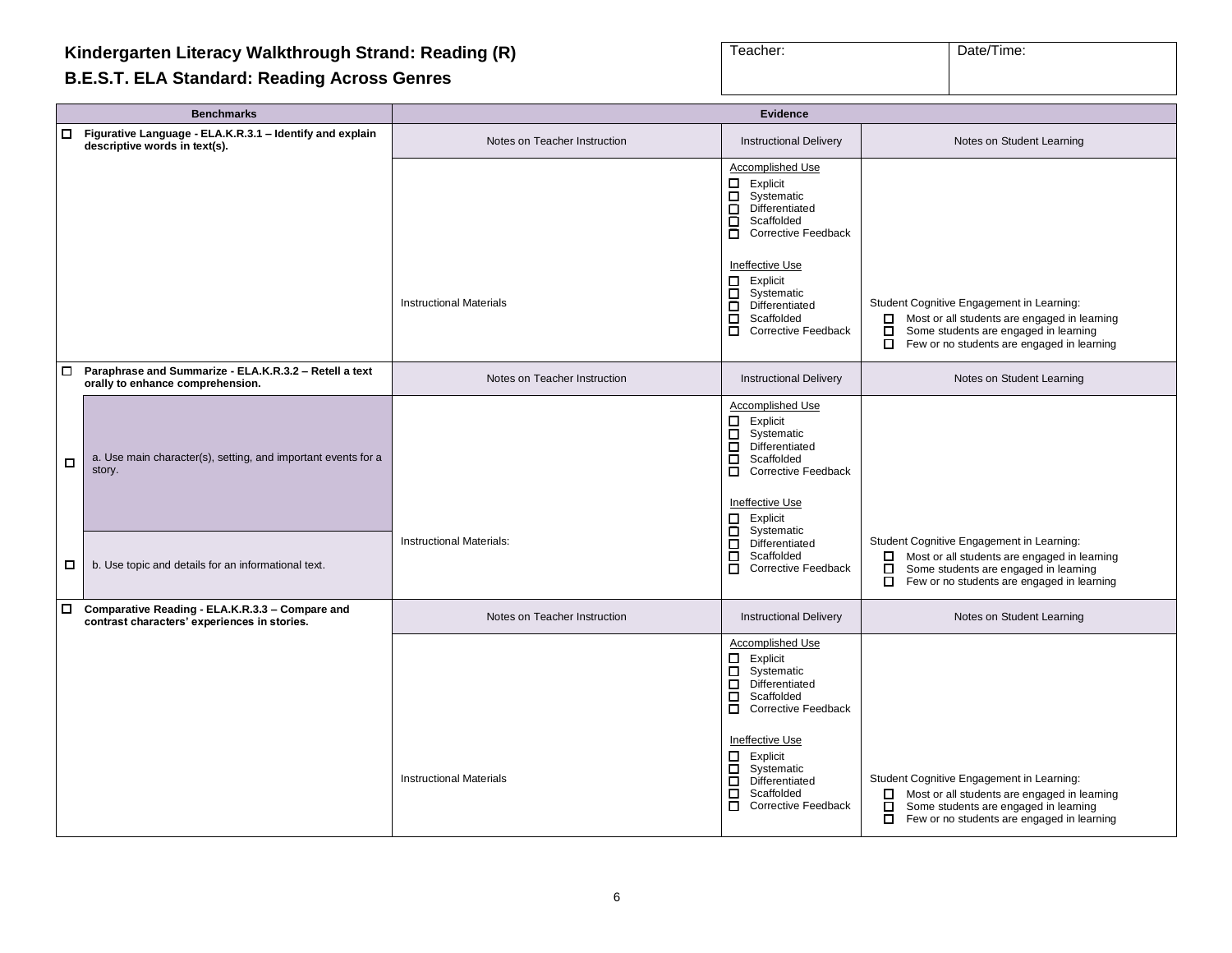# <span id="page-6-0"></span>**Kindergarten Literacy Walkthrough Strand: Communication (C)**

# **B.E.S.T. ELA Standard: Communicating through Writing**

| Teacher: | Date/Time: |
|----------|------------|
|          |            |
|          |            |

| <b>Benchmarks</b>                                                                                                                                                                     | <b>Evidence</b>                 |                                                                                                                                                                                                                                            |                                                                                                                                                                                                  |
|---------------------------------------------------------------------------------------------------------------------------------------------------------------------------------------|---------------------------------|--------------------------------------------------------------------------------------------------------------------------------------------------------------------------------------------------------------------------------------------|--------------------------------------------------------------------------------------------------------------------------------------------------------------------------------------------------|
| Handwriting - ELA.K.C.1.1 - Print many upper- and<br>$\Box$<br>lowercase letters.                                                                                                     | Notes on Teacher Instruction    | <b>Instructional Delivery</b>                                                                                                                                                                                                              | Notes on Student Learning                                                                                                                                                                        |
|                                                                                                                                                                                       |                                 | Accomplished Use<br>Explicit<br>$\Box$<br>Systematic<br>$\Box$<br>Differentiated<br>О<br>Scaffolded<br>$\Box$<br><b>Corrective Feedback</b>                                                                                                |                                                                                                                                                                                                  |
|                                                                                                                                                                                       | <b>Instructional Materials:</b> | Ineffective Use<br>Explicit<br>$\Box$<br>Systematic<br>Differentiated<br>□<br>$\Box$<br>Scaffolded<br>□<br><b>Corrective Feedback</b>                                                                                                      | Student Cognitive Engagement in Learning:<br>Most or all students are engaged in learning<br>0<br>П<br>Some students are engaged in learning<br>о<br>Few or no students are engaged in learning  |
| Narrative Writing - ELA.K.C.1.2 - Using a combination of<br>□<br>drawing, dictating, and/or writing, create narratives with<br>events in chronological order.                         | <b>Teacher Instruction</b>      | <b>Instructional Delivery</b>                                                                                                                                                                                                              | <b>Student Learning</b>                                                                                                                                                                          |
|                                                                                                                                                                                       | <b>Instructional Materials:</b> | Accomplished Use<br>8<br>8<br>Explicit<br>Systematic<br>Differentiated<br>ō<br>Scaffolded<br>Corrective Feedback<br>Ineffective Use<br>о<br>Explicit<br>吕<br>Systematic<br>Differentiated<br>目<br>Scaffolded<br><b>Corrective Feedback</b> | Student Cognitive Engagement in Learning:<br>Most or all students are engaged in learning<br>8<br>Some students are engaged in learning<br>□<br>Few or no students are engaged in learning       |
| Argumentative Writing - ELA.K.C.1.3 - Using a<br>combination of drawing, dictating, and/or writing, express<br>opinions about a topic or text with at least one<br>supporting reason. | Notes on Teacher Instruction    | <b>Instructional Delivery</b>                                                                                                                                                                                                              | Notes on Student Learning                                                                                                                                                                        |
|                                                                                                                                                                                       |                                 | <b>Accomplished Use</b><br>□<br>Explicit<br>ō<br>Systematic<br>ō<br>Differentiated<br>$\Box$<br>Scaffolded<br>$\Box$<br><b>Corrective Feedback</b>                                                                                         |                                                                                                                                                                                                  |
|                                                                                                                                                                                       | Instructional Materials:        | Ineffective Use<br>吕<br>Explicit<br>Systematic<br>□<br>Differentiated<br>ō<br>Scaffolded<br>о<br><b>Corrective Feedback</b>                                                                                                                | Student Cognitive Engagement in Learning:<br>Most or all students are engaged in learning<br>0.<br>□<br>Some students are engaged in learning<br>П<br>Few or no students are engaged in learning |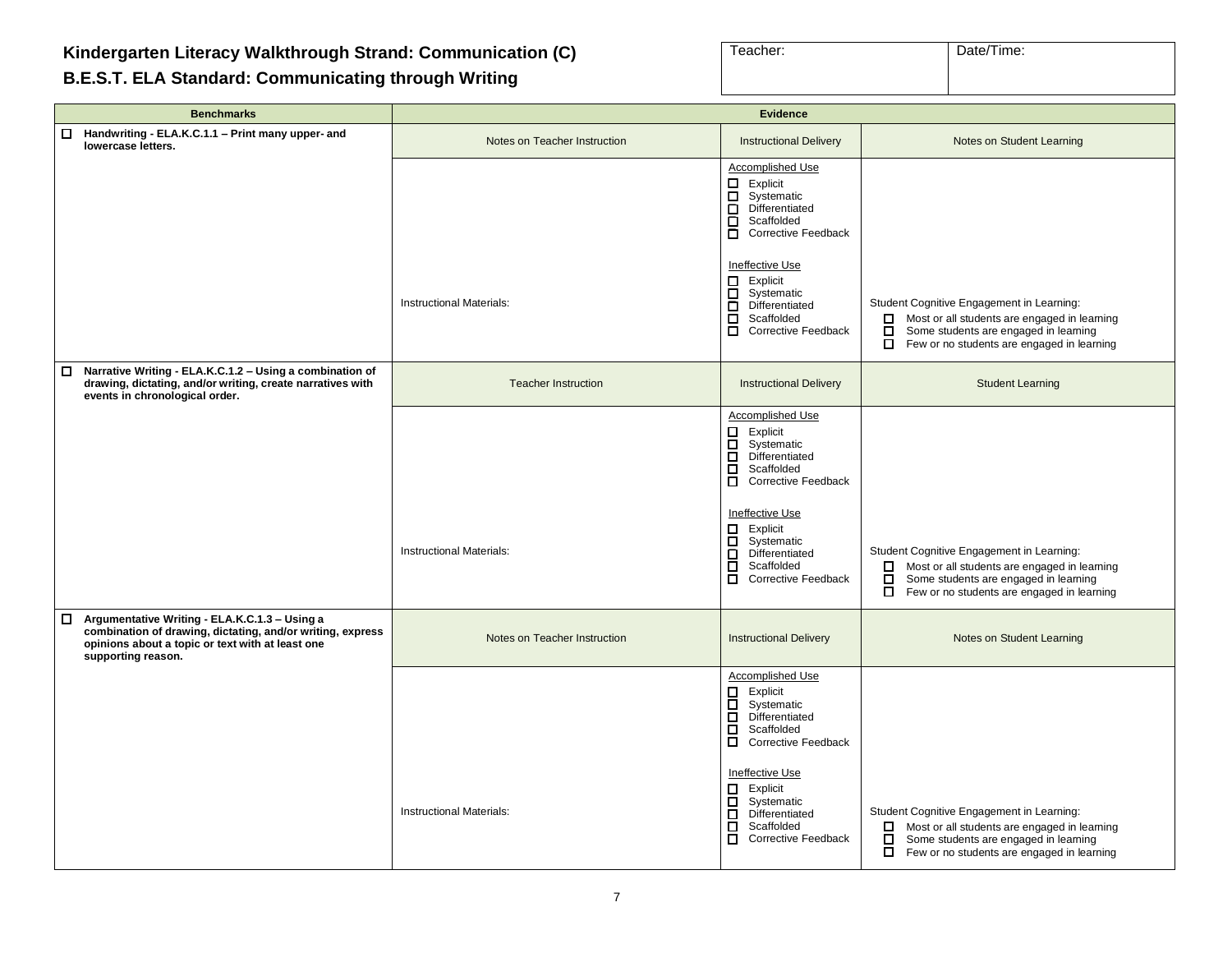#### **Kindergarten Literacy Walkthrough Strand: Communication (C)**

| Teacher: | Date/Time: |
|----------|------------|
|          |            |

#### **B.E.S.T. ELA Standard: Communicating through Writing**

| <b>Benchmarks</b>                                                                                                                                                    | <b>Evidence</b>                 |                                                                                                                                         |                                                                                                                                                                                                      |
|----------------------------------------------------------------------------------------------------------------------------------------------------------------------|---------------------------------|-----------------------------------------------------------------------------------------------------------------------------------------|------------------------------------------------------------------------------------------------------------------------------------------------------------------------------------------------------|
| Expository Writing - ELA.K.C.1.4 - Using a combination<br>□<br>of drawing, dictating, and/or writing, provide factual<br>information about a topic.                  | Notes on Teacher Instruction    | <b>Instructional Delivery</b>                                                                                                           | Notes on Student Learning                                                                                                                                                                            |
|                                                                                                                                                                      |                                 | Accomplished Use<br>□<br>Explicit<br>□<br>Systematic<br>□<br>Differentiated<br>о<br>Scaffolded<br>□<br><b>Corrective Feedback</b>       |                                                                                                                                                                                                      |
|                                                                                                                                                                      | <b>Instructional Materials:</b> | Ineffective Use<br>$\Box$<br>Explicit<br>П.<br>Systematic<br>П<br>Differentiated<br>□<br>Scaffolded<br>О.<br><b>Corrective Feedback</b> | Student Cognitive Engagement in Learning:<br>Most or all students are engaged in learning<br>□<br>Some students are engaged in learning<br>П<br>Few or no students are engaged in learning<br>n      |
| Improving Writing - ELA.K.C.1.5 - With guidance and<br>$\Box$<br>support from adults, improve drawing and writing, as<br>needed, by planning, revising, and editing. | Notes on Teacher Instruction    | <b>Instructional Delivery</b>                                                                                                           | Notes on Student Learning                                                                                                                                                                            |
|                                                                                                                                                                      |                                 | Accomplished Use<br>Explicit<br>□<br>□<br>Systematic<br>□<br>Differentiated<br>$\Box$<br>Scaffolded<br>0<br><b>Corrective Feedback</b>  |                                                                                                                                                                                                      |
|                                                                                                                                                                      | Instructional Materials:        | Ineffective Use<br>□<br>Explicit<br>□<br>Systematic<br>$\Box$<br>Differentiated<br>□<br>Scaffolded<br>0<br><b>Corrective Feedback</b>   | Student Cognitive Engagement in Learning:<br>Most or all students are engaged in learning<br>□<br>Some students are engaged in learning<br>$\Box$<br>Few or no students are engaged in learning<br>п |
| <b>B.E.S.T. ELA Standard: Communicating Orally</b>                                                                                                                   |                                 |                                                                                                                                         |                                                                                                                                                                                                      |
| <b>Benchmarks</b>                                                                                                                                                    |                                 | <b>Evidence</b>                                                                                                                         |                                                                                                                                                                                                      |
| □ Oral Presentation - ELA.K.C.2.1 - Present information<br>orally using complete sentences.                                                                          | Notes on Teacher Instruction    | <b>Instructional Delivery</b>                                                                                                           | Notes on Student Learning                                                                                                                                                                            |
|                                                                                                                                                                      |                                 | Accomplished Use<br>□<br>Explicit<br>吕<br>Systematic<br>Differentiated                                                                  |                                                                                                                                                                                                      |

❑ Scaffolded ❑ Corrective Feedback

❑ Most or all students are engaged in learning ❑ Some students are engaged in learning ❑ Few or no students are engaged in learning

Ineffective Use ❑ Explicit ❑ Systematic ❑ Differentiated ❑ Scaffolded ❑ Corrective Feedback

Instructional Materials: The Systematic Cognitive Engagement in Learning: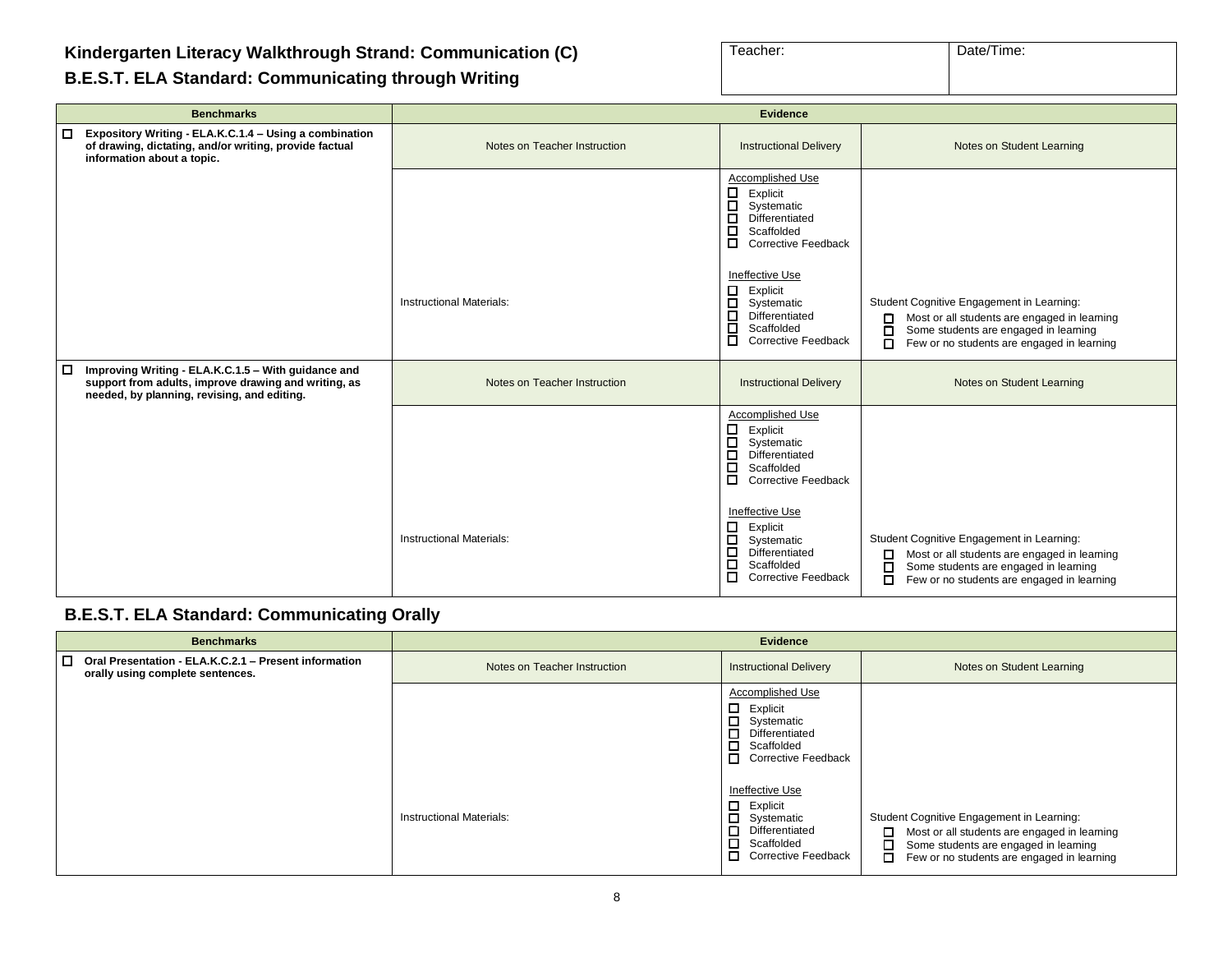#### **Kindergarten Literacy Walkthrough Strand: Communication (C)**

|  |  | <b>B.E.S.T. ELA Standard: Following Conventions</b> |
|--|--|-----------------------------------------------------|
|  |  |                                                     |

| Teacher: | Date/Time: |
|----------|------------|
|          |            |
|          |            |

| <b>Benchmarks</b>                                                                                                                                                      | <b>Evidence</b>                 |                                                                                                                                        |                                                                                                                                                                                                 |
|------------------------------------------------------------------------------------------------------------------------------------------------------------------------|---------------------------------|----------------------------------------------------------------------------------------------------------------------------------------|-------------------------------------------------------------------------------------------------------------------------------------------------------------------------------------------------|
| l 0<br>Following Conventions - ELA.K.C.3.1 - Follow the rules of<br>Standard English grammar, punctuation, capitalization,<br>and spelling appropriate to grade level. | Notes on Teacher Instruction    | <b>Instructional Delivery</b>                                                                                                          | Notes on Student Learning                                                                                                                                                                       |
|                                                                                                                                                                        |                                 | Accomplished Use<br>$\Box$<br>Explicit<br>$\Box$<br>Systematic<br>0<br>Differentiated<br>Scaffolded<br>0<br><b>Corrective Feedback</b> |                                                                                                                                                                                                 |
|                                                                                                                                                                        | <b>Instructional Materials:</b> | Ineffective Use<br>Explicit<br>$\Box$<br>Systematic<br>0<br>Differentiated<br>□<br>Scaffolded<br>$\Box$<br><b>Corrective Feedback</b>  | Student Cognitive Engagement in Learning:<br>□<br>Most or all students are engaged in learning<br>□<br>Some students are engaged in learning<br>□<br>Few or no students are engaged in learning |

#### **B.E.S.T. ELA Standard: Researching**

| <b>Benchmarks</b>                                                                                                            | Evidence                        |                                                                                                                                  |                                                                                                                                                                                                 |
|------------------------------------------------------------------------------------------------------------------------------|---------------------------------|----------------------------------------------------------------------------------------------------------------------------------|-------------------------------------------------------------------------------------------------------------------------------------------------------------------------------------------------|
| $\Box$<br>Researching and Using Information - ELA.K.C.4.1 - Recall<br>information to answer a question about a single topic. | Notes on Teacher Instruction    | <b>Instructional Delivery</b>                                                                                                    | Notes on Student Learning                                                                                                                                                                       |
|                                                                                                                              |                                 | Accomplished Use<br>□<br>Explicit<br>Systematic<br>Differentiated<br>□<br>□<br>Scaffolded<br>П<br><b>Corrective Feedback</b>     |                                                                                                                                                                                                 |
|                                                                                                                              | <b>Instructional Materials:</b> | Ineffective Use<br>□<br>Explicit<br>□<br>Systematic<br>Differentiated<br>□<br>□<br>Scaffolded<br>□<br><b>Corrective Feedback</b> | Student Cognitive Engagement in Learning:<br>□<br>Most or all students are engaged in learning<br>П<br>Some students are engaged in learning<br>□<br>Few or no students are engaged in learning |

#### **B.E.S.T. ELA Standard: Creating and Collaborating**

| <b>Benchmarks</b>                                                                        | <b>Evidence</b>              |                                                                                                                                                        |                                                                                                                                                                                                 |
|------------------------------------------------------------------------------------------|------------------------------|--------------------------------------------------------------------------------------------------------------------------------------------------------|-------------------------------------------------------------------------------------------------------------------------------------------------------------------------------------------------|
| Multimedia - ELA.K.C.5.1 – Use a multimedia element to<br>enhance oral or written tasks. | Notes on Teacher Instruction | <b>Instructional Delivery</b>                                                                                                                          | Notes on Student Learning                                                                                                                                                                       |
|                                                                                          |                              | Accomplished Use<br>$\Box$<br>Explicit<br>$\Box$<br>Systematic<br>$\Box$<br>Differentiated<br>n.<br>Scaffolded<br>$\Box$<br><b>Corrective Feedback</b> |                                                                                                                                                                                                 |
|                                                                                          | Instructional Materials:     | Ineffective Use<br>$\Box$<br>Explicit<br>$\Box$<br>Systematic<br>$\Box$<br>Differentiated<br>$\Box$<br>Scaffolded<br><b>Corrective Feedback</b>        | Student Cognitive Engagement in Learning:<br>П<br>Most or all students are engaged in learning<br>с<br>Some students are engaged in learning<br>О<br>Few or no students are engaged in learning |